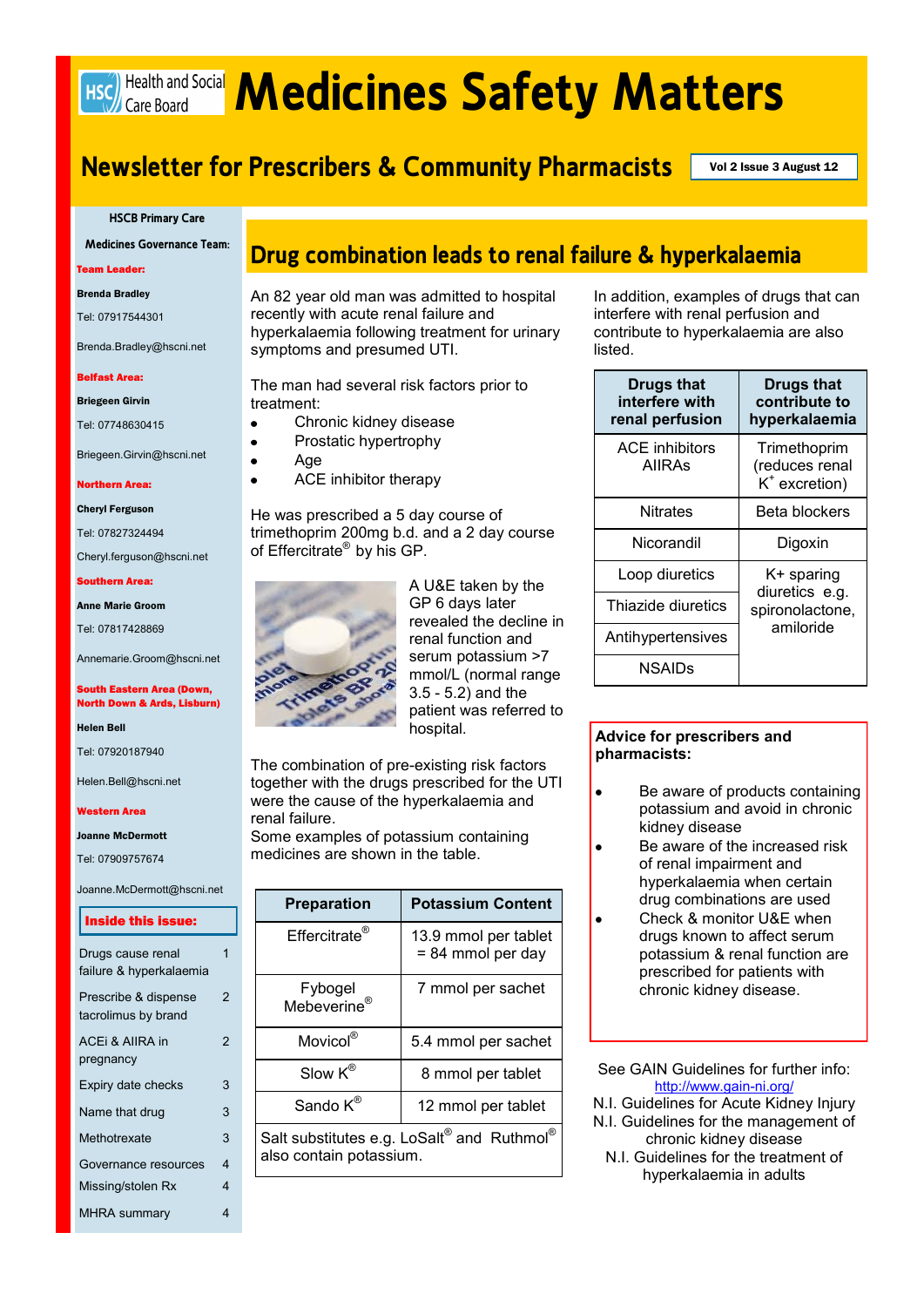

# **Oral tacrolimus—brand prescribe to avoid the risk of organ rejection**

Updated MHRA guidance issued in May 2012 advises that oral tacrolimus products should be **prescribed and dispensed by brand name only.**

Inadvertent switching between products has been associated with reports of toxicity and graft rejection.

Recently there have been a number of cases in NI where patients have been prescribed tacrolimus suspension by generic name and products from different manufacturers dispensed. The recommendations do not imply that a patient"s treatment cannot be changed to a different formulation or brand if the prescriber considers this appropriate. However, any changes between brands should be accompanied by careful therapeutic monitoring under the supervision of a specialist.

Useful links for further information: [http://www.mhra.gov.uk/Safetyinformation/](http://www.mhra.gov.uk/Safetyinformation/DrugSafetyUpdate/CON155756) [DrugSafetyUpdate/CON155756](http://www.mhra.gov.uk/Safetyinformation/DrugSafetyUpdate/CON155756)

[http://www.ipnsm.hscni.net/library/](http://www.ipnsm.hscni.net/library/TacrolimusPostTransplantSCG.pdf) [TacrolimusPostTransplantSCG.pdf](http://www.ipnsm.hscni.net/library/TacrolimusPostTransplantSCG.pdf) See further info on items unsuitable for generic prescribing on p.3

### **Advice for prescribers:**

- Prescribe oral tacrolimus by brand name  $\bullet$
- $\bullet$ Check if any patients are currently prescribed generic tacrolimus and establish the correct brand, or if an unlicensed oral liquid, who it is manufactured by. Check with the initiating specialist centre if required. Ensure medication records are updated with the exact details (add manually if not listed).
	- Be aware that some patients whose transplant has been carried out by centres in other parts of the UK may have a post transplant "package" which includes supply of their post transplant medicines e.g. tacrolimus.

### **Advice for pharmacists:**

- Pharmacists should always dispense the prescribed brand
- Contact the prescriber if the prescription is not clear or no brand specified
- Advise patients to check with their doctor or pharmacist if they receive a different brand of tacrolimus at any time or have any other questions about the prescription e.g. dose.

| Form                            | Dose Frequency | <b>Brand Names</b>                                                                                                                                                                                                                                                         | <b>Notes</b>                                                                                                                                                         |
|---------------------------------|----------------|----------------------------------------------------------------------------------------------------------------------------------------------------------------------------------------------------------------------------------------------------------------------------|----------------------------------------------------------------------------------------------------------------------------------------------------------------------|
| Immediate<br>Release capsules   | Twice daily    | Adoport <sup>®</sup> , Aletris <sup>®</sup> ,<br>Capexion <sup>®</sup> , Evenil <sup>®</sup> ,<br>Miloprosan <sup>®</sup> , Prograf <sup>®</sup> ,<br>Tacni <sup>®</sup> , Takon <sup>®</sup> ,<br>Talixium <sup>®</sup> , Tamitect <sup>®</sup> ,<br>Vivadex <sup>®</sup> | Prograf <sup>®</sup> and Advagraf <sup>®</sup><br>are the brands listed in the<br>N.I. shared care guideline<br>for tacrolimus (adults).<br><b>Belfast Trust use</b> |
| Prolonged release<br>capsules   | Once daily     | Advagraf <sup>®</sup>                                                                                                                                                                                                                                                      | tacrolimus 5mg/5ml<br>suspension made by<br>Specials Laboratories Ltd                                                                                                |
| Granules for oral<br>suspension | Twice daily    | Modigraf <sup>®</sup>                                                                                                                                                                                                                                                      | or Prograf <sup>®</sup> capsules for<br>renal transplant patients.                                                                                                   |
| Oral suspension                 | Twice daily    | Unlicensed product.<br>No brand name but Rx<br>must specify strength &<br>manufacturer.                                                                                                                                                                                    | Modigraf <sup>®</sup> may be used by<br>other UK paediatric<br>transplant centres.                                                                                   |

# **ACE—Inhibitors & AIIRAs — Avoid in pregnancy**



Following a recent report from secondary care, prescribers are reminded that all ACE-inhibitors and angiotensin receptor antagonists should not be used at any stage in pregnancy unless absolutely essential. Exposure to these drugs in pregnancy has been associated with decreased renal function, oligohydramnios and retardation of skull ossification. The risk is considered greatest with 2nd and 3rd trimester exposure, however, there is some data to suggest an increase in congenital anomalies with exposure during the 1st trimester. http://www.mhra.gov.uk/home/groups/pl-p/ documents/publication/con2033217.pdf

### **Advice for prescribers and pharmacists:**

Prescribers should review the use of AIIRAs and ACE inhibitors in women of child-bearing age. These women should be advised of the risk and counselled on the use of appropriate contraception to avoid inadvertent foetal exposure. Patients should be advised to speak to their doctor if they become pregnant or are planning to become pregnant whilst on these drugs and then switched to an alternative antihypertensive if possible.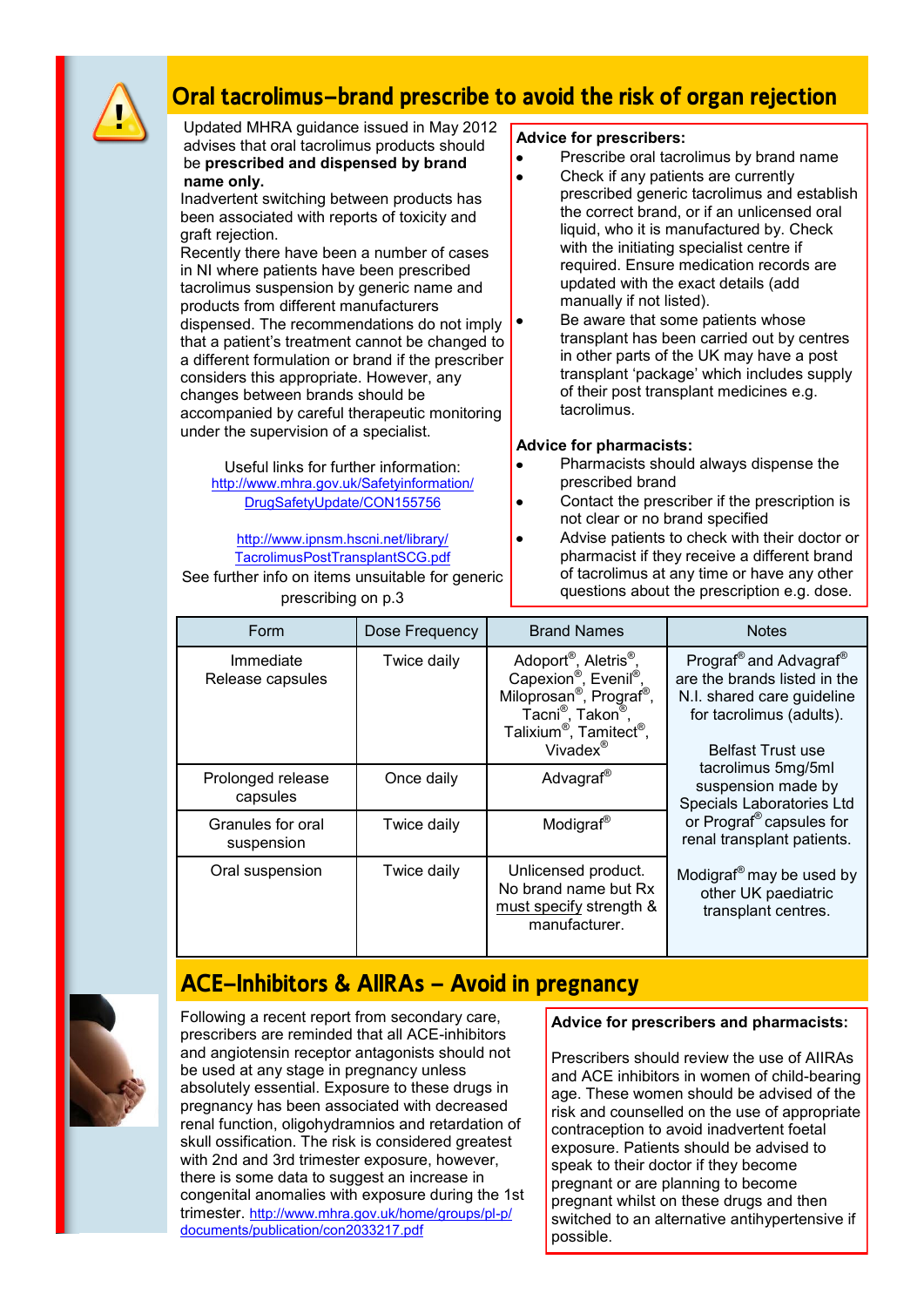# **Have you checked the date?**



A number of incidents have been reported involving out-of-date medication and foods e.g.

- Out-of-date CDs held in doctors" bags
- Supply of out-of-date baby milk
- Supply of out of date vaccines
- Supply of out-of-date medication to a nursing home patient.

Reasons for medication going out-of-date include:

- Inefficient stock re-ordering systems
- Poor stock rotation
- Inadequate date-checking procedures or existing procedures not followed.

An Excel spreadsheet tool is available to assist OOHs & GP practice staff with date-checking of medication stored in doctors' bags or the practice. This can be downloaded from the primary care intranet:

http://primarycare.hscni.net/PharmMM\_Resources\_Non% 20Clinical%20Resources.htm

# **Name that drug**

Which of the following drug combination products is Omacor<sup>®</sup>and which is Maxepa<sup>®</sup>?

Eicosapentaenoic acid 460mg & docosahexaenoic acid 380mg



Eicosapentaenoic acid 170mg & docosahexaenoic acid 115mg

A community pharmacist reported a mix-up where a prescription for the generic combination in Maxepa® capsules was inadvertently dispensed as the Omacor® product.

# **Methotrexate—getting it right**

For almost ten years, primary and secondary care prescribers in NI have followed NPSA and DHSSPS recommendations that only methotrexate 2.5mg tablets are prescribed and dispensed.

There have been a number of reports from Trust outpatient clinics about patients who have been taking their methotrexate incorrectly e.g.

- Taking the full weekly dose every day
- Splitting their weekly dose and taking it over a number of days

Prescribers should continue to use only the 2.5mg tablets and if a 10mg dose is recommended on a clinic letter, this is not an endorsement to prescribe the 10mg tablet and the prescription should be written as "four x 2.5mg".

Links to HSCB Methotrexate Guidance: Intranet for GPs: [http://primarycare.hscni.net/](http://primarycare.hscni.net/PharmMM_Resources_Clinical%20Resources.htm#Specialist Medicines) [PharmMM\\_Resources\\_Clinical%20Resources.htm#Specialist Medicines](http://primarycare.hscni.net/PharmMM_Resources_Clinical%20Resources.htm#Specialist Medicines) Internet for pharmacists[:http://www.hscboard.hscni.net/](http://www.hscboard.hscni.net/medicinesmanagement/Prescribing%20Guidance/index.html#P-1_0) [medicinesmanagement/Prescribing%20Guidance/index.html#P-1\\_0](http://www.hscboard.hscni.net/medicinesmanagement/Prescribing%20Guidance/index.html#P-1_0)

### **Advice for prescribers, pharmacists and nursing staff:**

- All staff should be vigilant to expiry dates  $\bullet$
- Review date-checking, dispensing and  $\ddot{\phantom{a}}$ administration procedures to ensure the risk of supplying out-of-date medication/foods is minimised
- Ensure stock is rotated so that the earliest expiry date is at the 'front' and used first
- Check that quantities ordered are appropriate to avoid waste
- Any out-of-date Schedule 1 and 2 CDs held by the GP should be stored separately and returned to the community pharmacist as soon as possible for disposal under the supervision of an authorised witness. Other expired medicines held in the GP practice should be disposed of in the practice's clinical waste.

Some multi-ingredient products are unsuitable for generic prescribing due to the practical issue of naming all the ingredients and the confusion in identifying the correct product.

Omacor® and Maxepa® are examples of products that should be **prescribed by brand.**

See HSCB quide to 'Items Unsuitable For Generic Prescribing" for other examples.

[http://www.hscboard.hscni.net/medicinesmanagement/](http://www.hscboard.hscni.net/medicinesmanagement/Prescribing%20Guidance/index.html#P-1_0) [Prescribing%20Guidance/index.html#P-1\\_0](http://www.hscboard.hscni.net/medicinesmanagement/Prescribing%20Guidance/index.html#P-1_0)

Systems currently in place to reduce the risk of high strength or daily administration of oral methotrexate being prescribed in primary care include:

- Information for GP practices about their methotrexate prescribing, available in the practice COMPASS report.
- GP clinical systems will issue a warning when the 10mg tablet strength is chosen from the drug dictionary and will also default to weekly dosing instructions
- Community pharmacists have been advised to query any new prescriptions for methotrexate 10mg directly with the prescriber
- Implementing the recommendations in the HSCB  $\bullet$ Guidance for improving the safe use of oral methotrexate in primary care (updated August 2012).